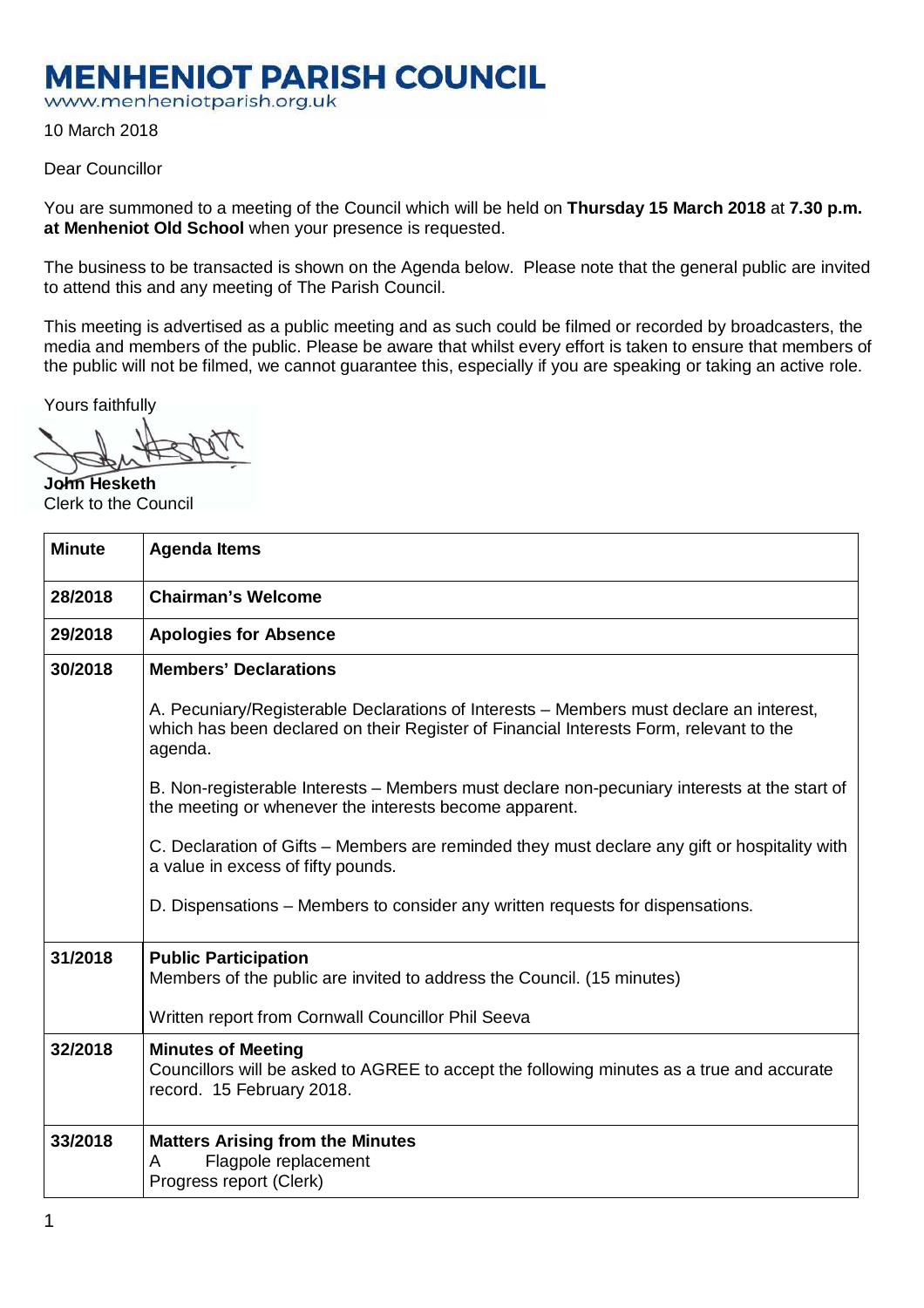|         | B<br>Tree guards for village green (JT)                                                                                                                                                                                                               |  |  |  |  |  |
|---------|-------------------------------------------------------------------------------------------------------------------------------------------------------------------------------------------------------------------------------------------------------|--|--|--|--|--|
| 34/2018 | Correspondence<br>Letter of thanks from Cruse Bereavement Care<br>A                                                                                                                                                                                   |  |  |  |  |  |
| 35/2018 | <b>Planning Matters</b><br>To agree the parish council's response to Cornwall Council consultations on new<br>A<br>planning applications received before the agenda was finalised:                                                                    |  |  |  |  |  |
|         | 06.03.18 PA18/01557<br>Applicant: Mr & Mrs Gillbard<br>Location: Trethew Barn Horningtops Cornwall PL14 3PY<br>Proposal: Construction of new access and track                                                                                         |  |  |  |  |  |
|         | 08.03.18 PA18/00977<br>Applicant: Mr & Mrs James<br>Location: 7 Vicarage Close, Menheniot PL14 3QG<br>Proposal: Garage extension to front elevation, extension of rear dormer roof and provision of<br>infill porch to existing covered entrance area |  |  |  |  |  |
|         | Application PA18/01124<br><b>Applicant Torr Farm Ltd</b><br><b>Location Torr Farm Menheniot Liskeard Cornwall</b><br>Proposal Erection of a fodder, farm yard manure and fertilizer store.                                                            |  |  |  |  |  |
|         | Any applications received by Cornwall Council by the time of the meeting. Information<br>B<br>only. None received.                                                                                                                                    |  |  |  |  |  |
|         | Planning applications approved by Cornwall Council – Information only.<br>C<br>09.01.18 PA17/11960<br>Applicant: Mr & Mrs Gerry<br>Location: Merrymeet<br>Proposal: Proposed rear extension to existing holiday unit                                  |  |  |  |  |  |
|         | Planning applications refused by Cornwall Council or withdrawn by the applicant.<br>D<br>Information only. None.                                                                                                                                      |  |  |  |  |  |
|         | Е<br><b>Planning Appeals: None</b>                                                                                                                                                                                                                    |  |  |  |  |  |
|         | F<br>Presentation from George Shirley on the new area based planning team now based<br>in Liskeard (briefing note previously circulated)                                                                                                              |  |  |  |  |  |
|         | G<br>Email from Peter Whitehead concerning pre-app advice received (PA17/03457) for a<br>proposal at Lower Clicker Road.                                                                                                                              |  |  |  |  |  |
| 36/2018 | <b>Financial Matters</b><br>Accounts for Payment - Schedule 2017/18 - Members are to consider the payment<br>A<br>schedule and agree payment.                                                                                                         |  |  |  |  |  |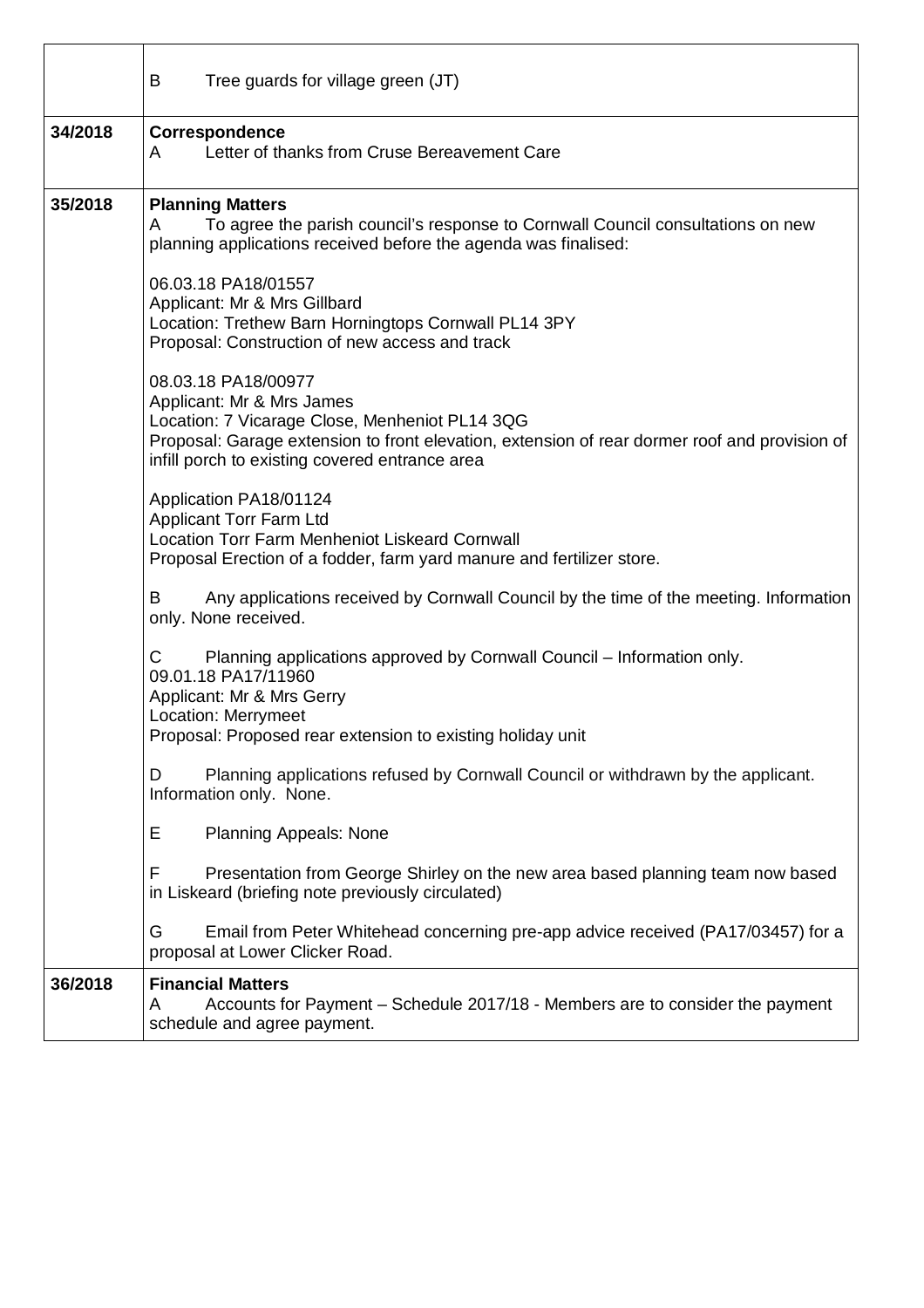|         | <b>Payments Schedule</b>                                                                                                                                                                                                                                |                                             | Mar 2018                     | Period | 12 |          |  |
|---------|---------------------------------------------------------------------------------------------------------------------------------------------------------------------------------------------------------------------------------------------------------|---------------------------------------------|------------------------------|--------|----|----------|--|
|         | <b>Date</b>                                                                                                                                                                                                                                             | Payee                                       | <b>Description</b>           | CQ     |    | £        |  |
|         | 19/02/2018                                                                                                                                                                                                                                              | <b>Cruse Bereavement Care</b>               | Donation                     | 1762   | £  | 100.00   |  |
|         | 15/03/2018                                                                                                                                                                                                                                              | Royal Mail Group                            | <b>NDP Expenses</b>          | 1763   | £  | 6.30     |  |
|         | 15/03/2018                                                                                                                                                                                                                                              | Cornwall Council                            | Training                     | 1764   | £  | 35.00    |  |
|         | 15/03/2018                                                                                                                                                                                                                                              | C M Gerry                                   | Playground repairs           | 1765   | £  | 70.00    |  |
|         | 15/03/2018                                                                                                                                                                                                                                              | Charlie Whitehair                           | <b>NDP Expenses</b>          | 1766   | £  | 100.00   |  |
|         | 15/03/2018                                                                                                                                                                                                                                              | Liskeard Town Council                       | Contribution to Bolitho Farm | 1767   | £  | 1,000.00 |  |
|         | 30/03/2018                                                                                                                                                                                                                                              | John Hesketh                                | <b>Salary</b>                | 1768   | £  | 522.00   |  |
|         | All cheque payments today<br>£<br>1,833.30                                                                                                                                                                                                              |                                             |                              |        |    |          |  |
|         | B<br>Direct Bank Payment & Receipts. For information.<br><b>Bank Payments Schedule</b>                                                                                                                                                                  |                                             |                              |        |    |          |  |
|         | <b>Date</b>                                                                                                                                                                                                                                             | Payee                                       | <b>Description</b>           | Pay    |    | £        |  |
|         | 19/02/2018                                                                                                                                                                                                                                              | Parish Council                              | Float for heating            | DC     |    | 20.00    |  |
|         | 19/02/2018                                                                                                                                                                                                                                              | Flags & Flagpoles                           | Flagpole                     | DC     |    | 1022.40  |  |
|         |                                                                                                                                                                                                                                                         |                                             |                              |        |    |          |  |
|         | All bank payments this period                                                                                                                                                                                                                           |                                             |                              |        | £  | 1,042.40 |  |
|         | <b>Bank Receipts Schedule</b>                                                                                                                                                                                                                           |                                             |                              |        |    |          |  |
|         | <b>Date</b>                                                                                                                                                                                                                                             | Payer                                       | <b>Description</b>           |        |    | £        |  |
|         | 01/02/2018                                                                                                                                                                                                                                              | Mr PJ & Mrs JR                              | Allotment rent               |        | £  | 12.00    |  |
|         | 09/02/2018                                                                                                                                                                                                                                              | Lloyds Bank                                 | <b>Interest</b>              |        | £  | 3.66     |  |
|         | 19/02/2018                                                                                                                                                                                                                                              | Parish Clerk                                | Allotment rent               |        | £  | 234.00   |  |
|         | All bank receipts this period                                                                                                                                                                                                                           |                                             |                              |        | £  | 249.66   |  |
|         | C<br>Bank Reconciliation - previously published.<br>A councillor will be invited to review bank payments from the previous month.<br>D<br>Councillors will be asked to accept the offer of the Local Maintenance Partnership<br>Ε<br>contract for 2018. |                                             |                              |        |    |          |  |
|         |                                                                                                                                                                                                                                                         |                                             |                              |        |    |          |  |
|         |                                                                                                                                                                                                                                                         |                                             |                              |        |    |          |  |
| 37/2018 | <b>Councillors' Reports</b><br><b>Cllr Demelza Medlen</b><br>A<br>Skateboard park progress: report back from the public consultation 26 February 2018.                                                                                                  |                                             |                              |        |    |          |  |
|         | <b>Cllr Eve Easterbrook</b><br>B<br>Progress report on demand study for Bolitho Farm agri-hub<br>Trustees of Menheniot Old School: review of responsibilities                                                                                           |                                             |                              |        |    |          |  |
|         | <b>Cllr Janice Turner</b><br>C<br><b>Community Emergency Plan</b>                                                                                                                                                                                       |                                             |                              |        |    |          |  |
|         | <b>Cllr Tony Ball</b><br>D                                                                                                                                                                                                                              | Proposals to clean up Merrymeet playground. |                              |        |    |          |  |
| 38/2018 | <b>Chair's Agenda Items</b><br>Neighbourhood Development Plan. Progress report.<br>A                                                                                                                                                                    |                                             |                              |        |    |          |  |
|         | Installation of new water trough progress report<br>В                                                                                                                                                                                                   |                                             |                              |        |    |          |  |
|         | C<br>Update on progress to the Menheniot Traffic Plan                                                                                                                                                                                                   |                                             |                              |        |    |          |  |
|         | War memorial and WW1 events<br>D                                                                                                                                                                                                                        |                                             |                              |        |    |          |  |